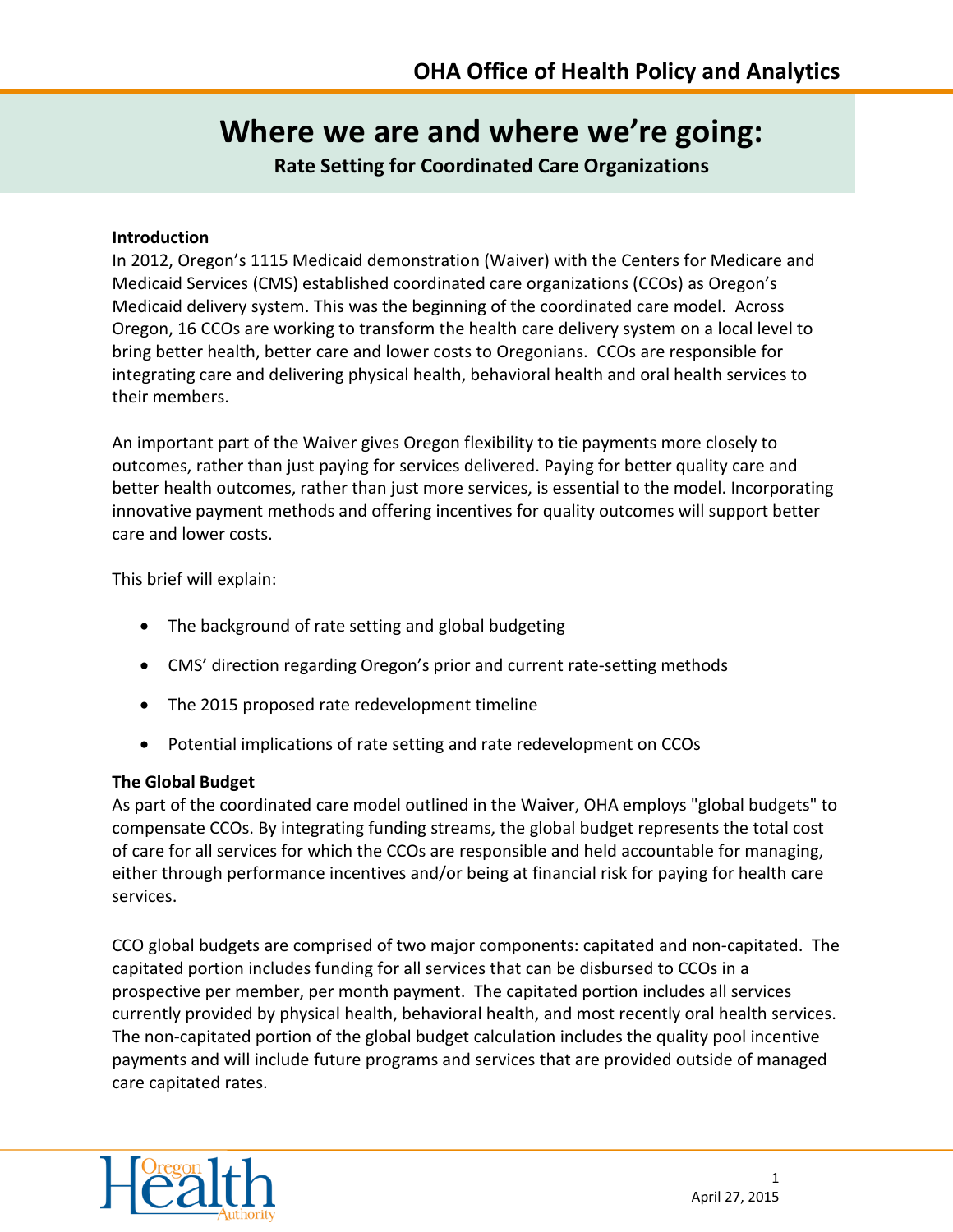In addition to this idea of a global budget, the Waiver includes a commitment that the coordinated care model will reduce medical inflation by two percentage points on a per member per month basis, from a trend calculated in the President's budget of 5.4% to 3.4% at the statewide level. OHA is accountable for the reduction in trend at the statewide level. This is commonly referred to as the "2% test."

The Waiver addresses the new population afforded Medicaid coverage by the Affordable Care Act, or "Expansion population," by delaying the state's accountability for the cost of these members' services into the annual growth rate calculation until state fiscal year 2015 when more utilization data is available. Additionally, the Waiver acknowledges that the rates for the Expansion population may need to be modified in 2015 or 2016 based on actual experience of the CCOs due to demonstrable differences in health status or an identifiable shift in the pattern of utilization (Attachment H: Part III, Section B Expenditure Tracking for Trend Reduction Test). The expectation reflected in the language of the Waiver was that initial estimates of health status and utilization may need to be adjusted once utilization data became available.

## **2014 Rate Setting Methodology**

To allow flexibility in meeting the global budget at the CCO level when setting rates, OHA continued using the capitation rate methodology known as the "cost template," which was used to set rates from 2011 to 2014. The cost template was a rate setting model created by OHA actuaries. The cost template was provided to CCOs to report their financial costs and anticipated trends. Each year, CCOs were restricted to an aggregate target increase/decrease in costs to meet the sustainable rate of growth. Beginning in 2012, the cap on an aggregate target increase was 3.4%.

## **CMS Guidance for 2015**

In 2014, OHA received guidance from CMS to adjust the cost template rate methodology previously used and to align future rate setting with the Actuarial Standards of Practice (ASOP) requirements. This guidance was issued in the form of both an Oregon specific letter from CMS requiring an action plan and reinforced by a [2015 Rate Setting Managed Care Consultation](http://medicaid.gov/medicaid-chip-program-information/by-topics/delivery-systems/managed-care/downloads/2015-medicaid-manged-care-rate-guidance.pdf)  [Guide.](http://medicaid.gov/medicaid-chip-program-information/by-topics/delivery-systems/managed-care/downloads/2015-medicaid-manged-care-rate-guidance.pdf) The CMS guidance issued in September 2014 provided specific guidance on how rates needed to be developed in accordance with ASOP, with emphasis on the ACA Expansion population (Section II of the guide) due to 100% federal funding of this population.

The Oregon-specific guidance from CMS required a plan for redeveloping the rate setting methodology. CMS asked OHA to address the lack of encounter data used in setting the rates and to move away from the cost template rate setting methodology used from 2011 to 2014. OHA made intentional steps during the 2015 rate setting process to align to CMS guidance while continuing to support Oregon's health system transformation goals.

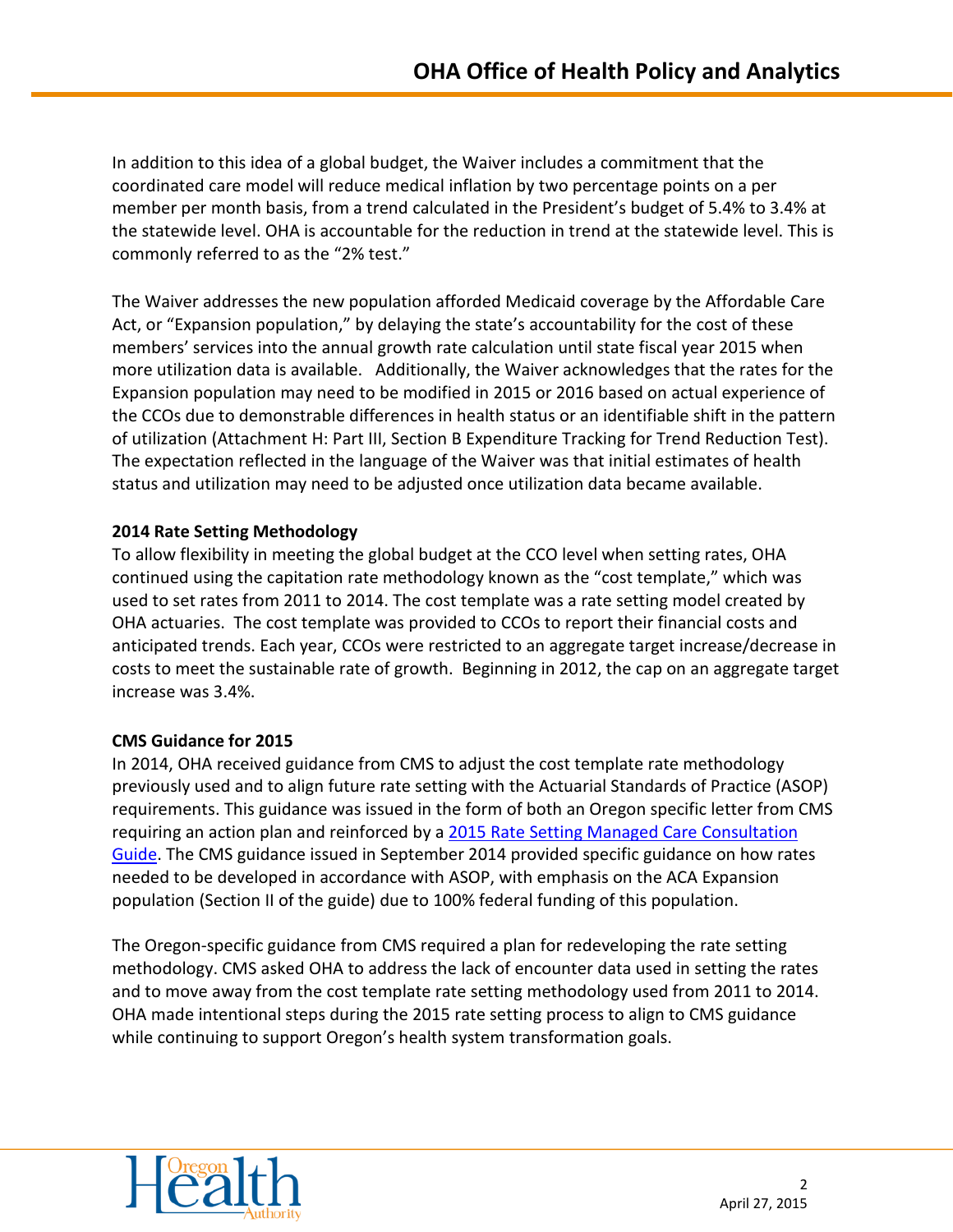#### **Expansion Population Rate Methodology**

The Expansion population consists of adults without dependent children and parents with incomes up to 138% of the federal poverty level. The medical needs of this population were not well known at the time the 2014 capitation rates were developed. The cost of this new population had to be estimated with little data. OHA had some experience for the Oregon Health Plan Standard population; however, this population is a fraction of the existing Expansion population.

In 2014, CMS and the Federal Office of the Actuary (OACT) started the process of thoroughly reviewing Medicaid rate methodologies submitted by all states, including Oregon. To assist states in understanding what was expected by CMS and the OACT, CMS released the 2015 Managed Care Rate Setting Consultation Guide in September of 2014 (referenced above).

Since the Expansion population rates were developed with little to no actual utilization data, CMS expects states to incorporate all emerging experience into the rate development and monitor the actual experience versus projected experience, to ensure that projections are reasonable with respect to the actual risk of these new populations. This is discussed in Section II of the 2015 Managed Care Rate Setting Consultation Guide and was re-iterated by CMS and the Office of the Actuary in several technical assistance calls in both 2014 and 2015.

Given the guidance from CMS and lack of data available in the initial 2015 rate setting, OHA engaged Optumas, an actuarial firm, to reexamine the 2015 rate methodology and to incorporate emerging experience from the ACA population in updated 2015 rates. Additionally, Optumas will be developing 2016 rates in tandem with the 2015 rate redevelopment process.

OHA and Optumas are committed to working toward the global budget as envisioned in the Waiver and meeting the requirements as specified by CMS and the Actuarial Standards Board. Concurrently, OHA is investigating alternate methods to be used in future rate setting to meet objectives of the Waiver that includes a global budget with a sustainable, predictable rate of growth.

## **The Timeline for 2015 and 2016 Rate Setting**

An overview timeline (attached) shows the steps toward developing both 2015 and 2016 rates. OHA expects to have 2015 rates completed by July 3, 2015 and 2016 rates developed by September 30, 2015, assuming no delays in obtaining needed information from CCOs. The effective date of the revised 2015 rates has not yet been determined.

## **Potential Impact of 2015 Rate Setting on CCOs**

The redevelopment of 2015 CCO capitation rates may result in an increase or a decrease in per capita payment to CCOs from the current 2015 rates. These changes are necessary to decrease the current variability in rates between CCOs within the same geographic region and fluctuations from year to year. The changes will also establish new ACA Expansion population

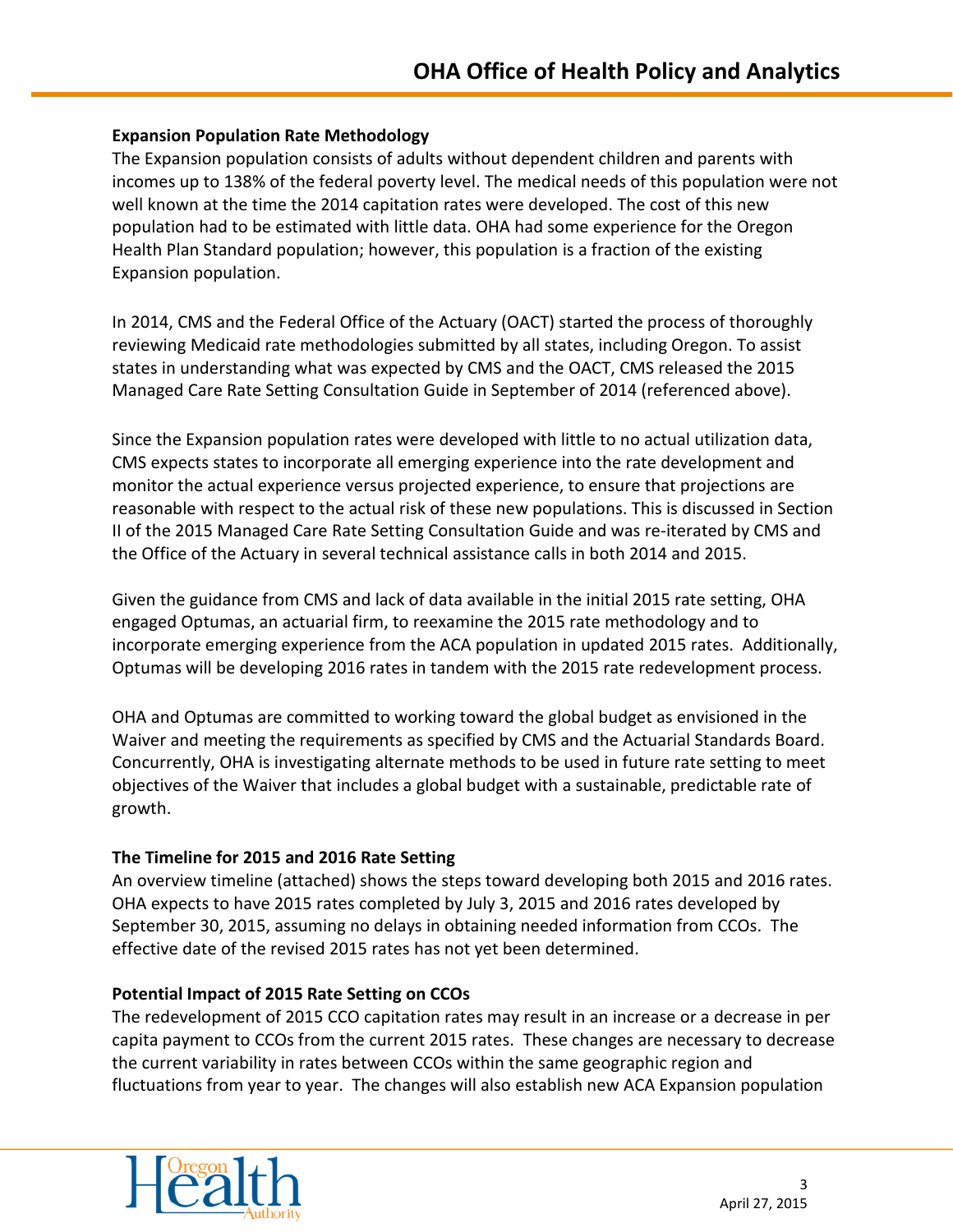rates to better reflect actual experience. The redeveloped 2015 rates will establish a more consistent baseline on which to base future predictable growth.

OHA is working with CCOs to minimize impacts of these potential changes. Future discussions and decisions around the effective date of redeveloped rates are expected to occur over the next two months. The risk mitigation strategy related to the ACA Expansion population that is required by CMS is also being examined.

#### **For More Information**

Lori A Coyner, MA Director of Health Analytics Oregon Health Authority Email: [lori.a.coyner@state.or.us](mailto:lori.a.coyner@state.or.us) Phone: 503.569.3160